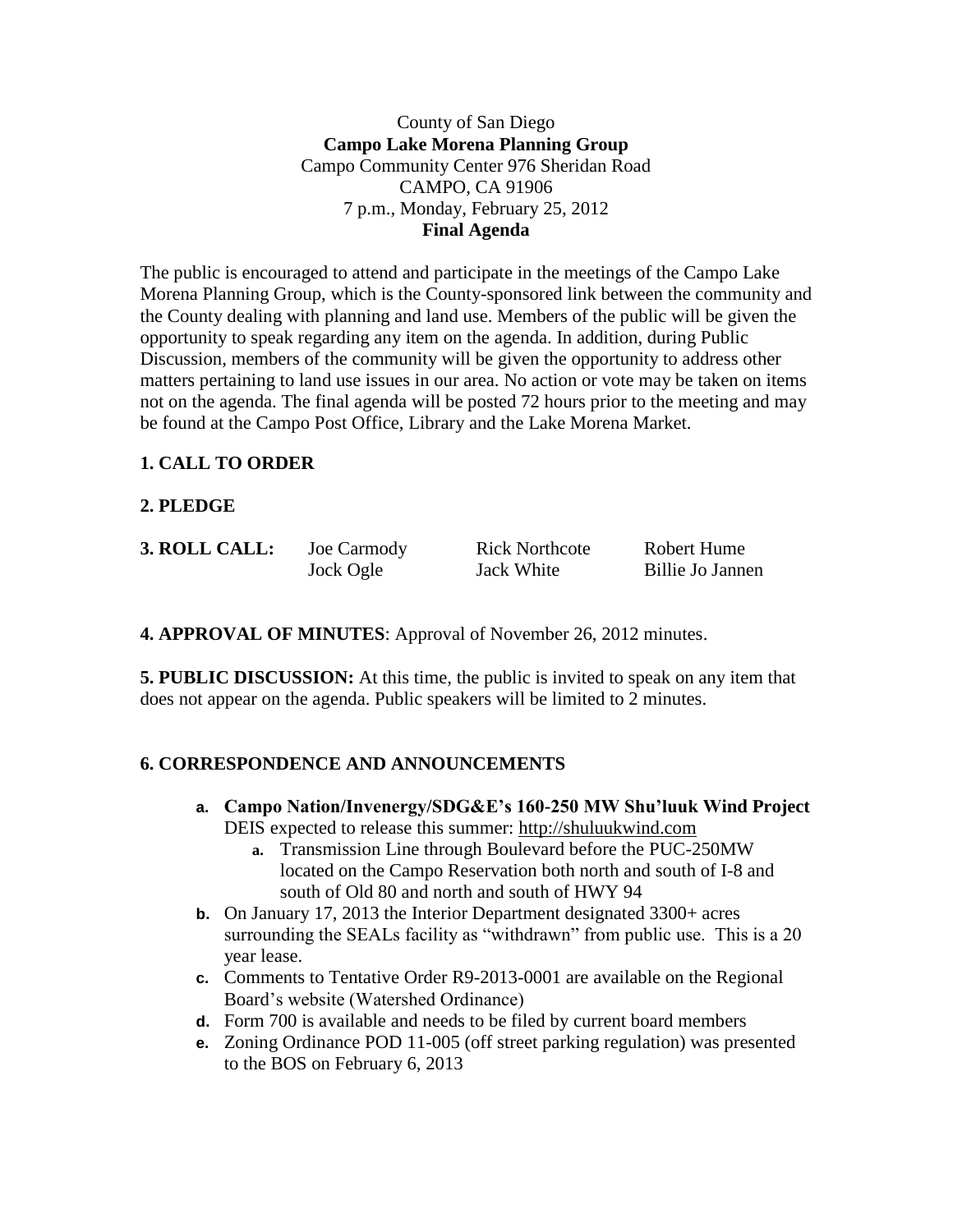- **f.** Letter to Dennis Campbell from Larry Johnson and other community members regarding the Star Ranch Project and the Charrette held on October 20, 2012
- **g.** New members must complete "in-person" training at the County. Current members and members voted in after January 1, 2013 will need to take an online training which is currently being developed. Contact Marcus Lubich with any training questions. Ethics training is also required of current board members.
- **h.** New Planning and Development Services Building Chief-Clay Westling
- **i.** New Commission Secretary-Lisa Fitzpatrick
- **j.** SDG&E notification of construction on the East County (ECO) Substation. Construction slated to begin between January 28 and February 28 and last for 16 months. Work will take place Monday though Saturday from 7 a.m. to 7 p.m. though later hours are anticipated.
- **k.** Sol Focus has withdrawn its administrative permit application for a solar facility at Kitchen Creek.
- **l.** The county is currently circulating the draft environmental impact report and general plan amendment for the Forest Conservation Initiative lands. The 45 day review period is up on March 18. County contact is Mindy Fogg (858) 694-3831.

## **7. EXPENSES**

Please report any valid expenses

## **Action Items**

## **8. NEW BUSINESS:**

- **a. Sprint, La Posta Circle Minor Use Permit Project # 3401-01-052-01 (ZAP01- 052W1)** at 2981 E/ La Posta Circle Pine Valley, CA –presentation by Mark Berlin
- **b. Election of Campo Lake Morena Planning Group Officers for 2013**
- **c. Draft housing update released for Public Review and Comment-**The Housing Element (HE) is part of the General Plan and the only element which requires an update due by the County to the BOS on April 30, 2013. The new housing period (fifth revision) is based on forecasts of future growth in the region from 2010- 2020

## **Action Items**

## **9. OLD BUSINESS:**

- **a. Applications for filling Vacant seats #5, #7 and #9.** Applications are currently being accepted. This is for a four year term starting January 2013. Applicants must reside and be registered to vote in the Campo Planning Group area. Please send applications or contact Jack White at [jdwhitehouse1@aol.com;](mailto:jdwhitehouse1@aol.com) 619-609-8989; or 29445 Yaweh Lane, Campo CA 91906. Applicants will be voted on at the current meeting.
- **b. Review letter written by Jock Ogle, Mitch Sanchez, and Jack White** regarding increased helicopter flights between Imperial Beach and Imperial County and impacts on our community.